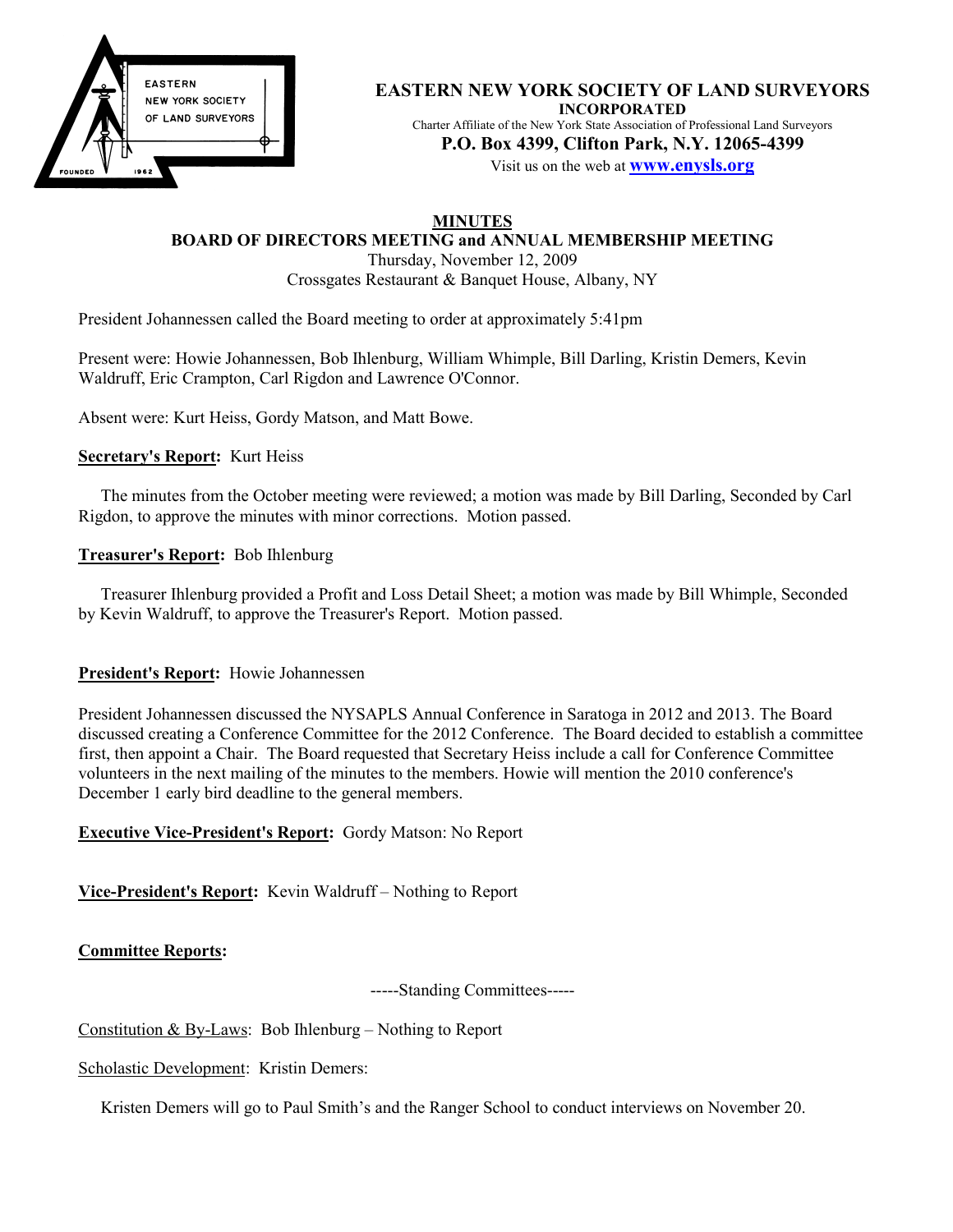### Ethics and Business Practices: Don Darrah: Nothing to Report

Continuing Education: Jody Lounsbury:

The Board discussed alternatives for holding Continuing Education Courses. The cost of having seminars approved by NYSAPLS/Shaw Fund vs. PIE was discussed. It was suggested that money can't be made on fullday seminars because there are too many courses already available, and that we should pursue 1-hour dinner courses. A motion was made by Robert Ihlenburgh , second by Carl Rigdon for the committee to develop 1-hour courses to be submitted for approval to PIE. Motion passed.

Finance: Bill Darling – Nothing to Report.

Membership: Gordy Matson – No Report

Legislative: Larry O'Connor – Nothing to Report

Program: Bill Whimple:

Bill Whimple and Jody Lounsbury will find a presenter/topic for January meeting at Moscietello's and for the 1-hour seminars. Brad Beeler from MTS and Scott Littlefield from ADMAR will show equipment at tonight's meeting.

Public Relations: Nothing to Report

Technical Information: Eric Crampton – Nothing to Report

-----Temporary and Ad-hoc Committees-----

Website and Archival Information: Kurt Heiss – No Report

#### **Old Business:**

Secretary Heiss correlated the NYSAPLS paid/unpaid member lists with the ENYSLS Member Roster. Any unpaid members on the Proprietor List were sent a notice that they need to renew their membership or their proprietor list entry would be removed. Two of the five responded and submitted renewal payment to NYSAPLS; three did not respond and were removed from the Proprietor List.

# **EASTERN NEW YORK SOCIETY OF LAND SURVEYORS, INC.**

| <b>President: C. Howard Johannessen</b>    | <b>Matthew Bowe</b>  | 2010 | <b>Bill Darling</b> | 2011 | C. Howard Johannessen | 2012                             |
|--------------------------------------------|----------------------|------|---------------------|------|-----------------------|----------------------------------|
| <b>Exec. Vice-President: Gordon Matson</b> | Kevin Waldruff       | 2010 | Kurt Heiss          | 2011 | Gordon Matson         | 2012                             |
| Vice-President: Kevin Waldruff             | William Whimple 2010 |      | Robert J. Ihlenburg | 2011 | Lawrence J. O'Connor  | 2012                             |
| Secretary: Kurt Heiss                      | Eric Crampton 2010   |      | Carl Rigdon         | 2011 | Kristin Demers        | 2012                             |
| Treasurer: Robert J. Ihlenburg             |                      |      |                     |      |                       | Past President - William Whimple |

**Director N.Y. State Assoc. of Professional Land Surveyors - C. Howard Johannessen (518) 439-9981 Director N.Y. State Assoc. of Professional Land Surveyors - Gordon Matson (518) 783-6054** President's Address - P.O. Box 454, West Sand Lake, NY 12196 - cjohannessen@nycap.rr.com